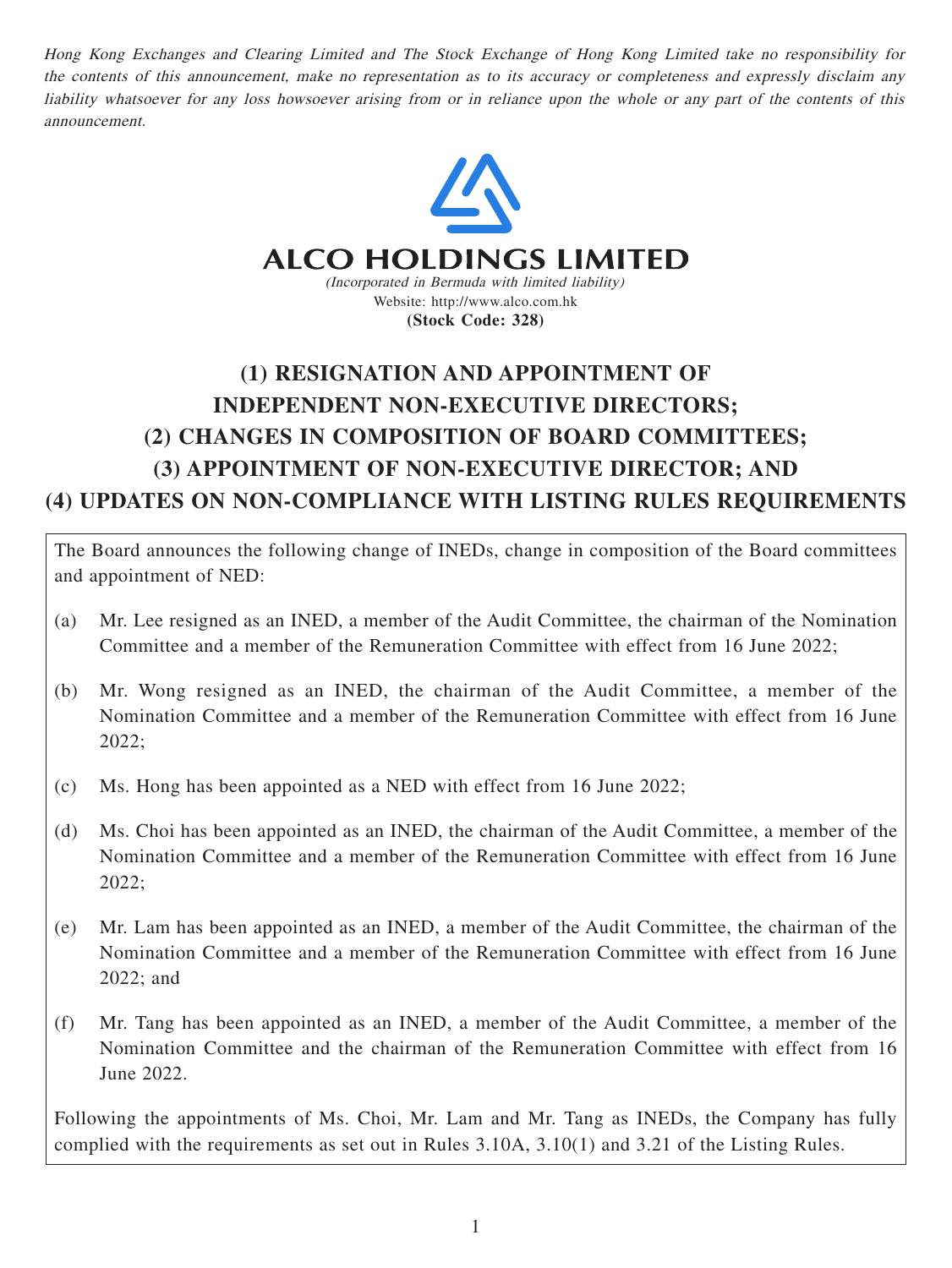#### **RESIGNATION OF DIRECTORS**

The board of directors (the "**Board**") of Alco Holdings Limited (the "**Company**") announces that, with effect from 16 June 2022, the following directors of the Company have resigned:

- (1) Mr. Lee Tak Chi ("**Mr. Lee**") resigned as an independent non-executive director of the Company (the "**INED**") as he wants to focus on his family issues. Mr. Lee also resigned as a member of the audit committee of the Company (the "**Audit Committee**"), the chairman of the nomination committee of the Company (the "**Nomination Committee**") and a member of the remuneration committee of the Company (the "**Remuneration Committee**"); and
- (2) Mr. Wong Siu Kee ("**Mr. Wong**") resigned as INED due to his personal health issues. Mr. Wong also resigned as the chairman of the Audit Committee, a member of the Nomination Committee and a member of the Remuneration Committee.

Each of Mr. Lee and Mr. Wong have confirmed that they have no claim against the Company and have no disagreement with the Board. In addition, there are no matters that need to be brought to the attention of the shareholders of the Company or The Stock Exchange of Hong Kong Limited ("**Stock Exchange**") in relation to their resignations as INEDs.

The Board would like to take this opportunity to express its gratitude and appreciation to Mr. Lee and Mr. Wong for their valuable contribution to the Company during their tenure of office.

#### **APPOINTMENT OF DIRECTORS**

The Board also announces that with effect from 16 June 2022, the Company has appointed the following directors:

- (a) Ms. HONG Ting ("**Ms. Hong**") has been appointed as a non-executive director of the Company (the "**NED**");
- (b) Ms. CHOI Ka Ying ("**Ms. Choi**") has been appointed as an INED, the chairman of the Audit Committee, a member of the Nomination Committee and a member of the Remuneration Committee;
- (c) Mr. LAM Chi Wing ("**Mr. Lam**") has been appointed as an INED, a member of the Audit Committee, the chairman of the Nomination Committee and a member of the Remuneration Committee; and
- (d) Mr. TANG Sher Kin, Kelvin ("**Mr. Tang**") has been appointed as an INED, a member of the Audit Committee, a member of the Nomination Committee and the chairman of the Remuneration Committee.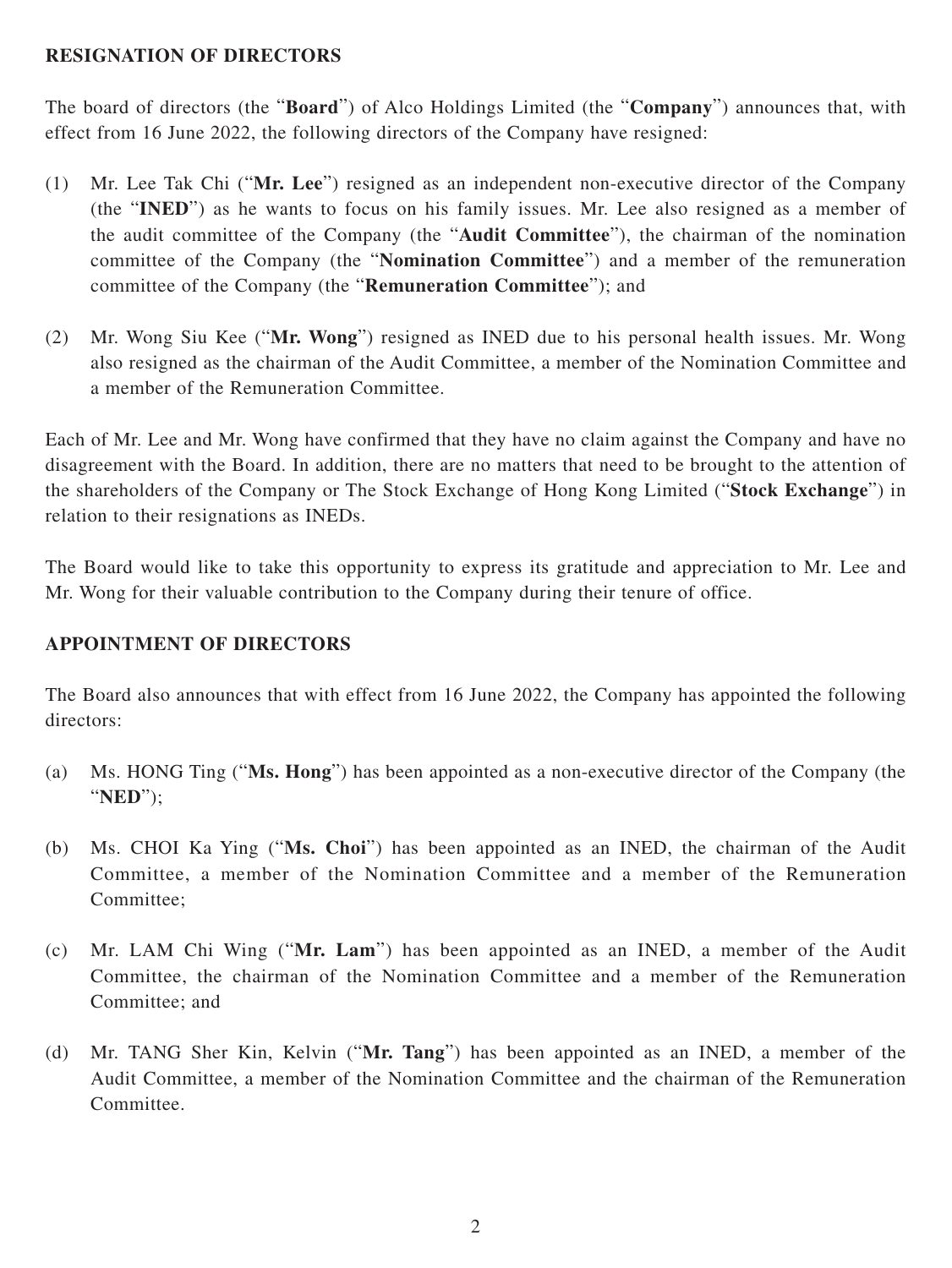The biography of each of Ms. Hong, Ms. Choi, Mr. Lam and Mr. Tang are set out below:

## **Ms. HONG Ting**

Ms. Hong, aged 35, obtained a Bachelor of Business degree from The Chinese University of Hong Kong in 2008. She is a fellow member of the Hong Kong Institute of Certified Public Accountants and a Certified Public Accountant (Practising) in Hong Kong. She worked for an international audit firm and she has over 14 years of experience in accounting, auditing, taxation and financial consulting. She has experience in performing audits for listed entities and multinational corporations. She has also been actively handling the reporting of major transactions of clients such as initial public offerings projects, very substantial acquisition transactions, very substantial disposal transactions, right issues etc. The industries of her clients include property development, manufacturing and retailing, natural resources mining and trading, generation of natural resources, generation and distribution of natural gases, generation and distribution of electricity and power, operation of wind farm, media and entertainment services, to list a few.

In addition, Ms. Hong is familiar with the Financial Reporting Standards, Listing Rules and Companies Ordinance. She is experienced in Merger and Acquisition, Initial Public Offerings procedures and requirements including the review of the internal controls and performing due diligence.

Ms. Hong has signed an appointment letter with the Company for a term of three years in relation to her appointment as NED, subject to retirement by rotation and re-election at annual general meeting in accordance with the bye-laws of the Company. Ms. Hong is entitled to a director fee of HK\$40,000 per month with reference to her responsibilities and performance, remuneration benchmark in the industry as well as prevailing market conditions.

Save as disclosed above, Ms. Hong has not held any other directorship in the last three years in public companies the securities of which are listed on any securities market in Hong Kong or overseas. She is not connected with any directors, senior management, substantial or controlling shareholders of the Company, nor does she has any interests in the shares which are required to be disclosed pursuant to Part XV of the Securities and Futures Ordinance ("**SFO**").

Save as disclosed herein, there is no other information relating to Ms. Hong that is required to be disclosed pursuant to rules 13.51(2)(h) to (v) of the Listing Rules and there are no other matters in relation to her appointment that need to be brought to the attention of the shareholders of the Company.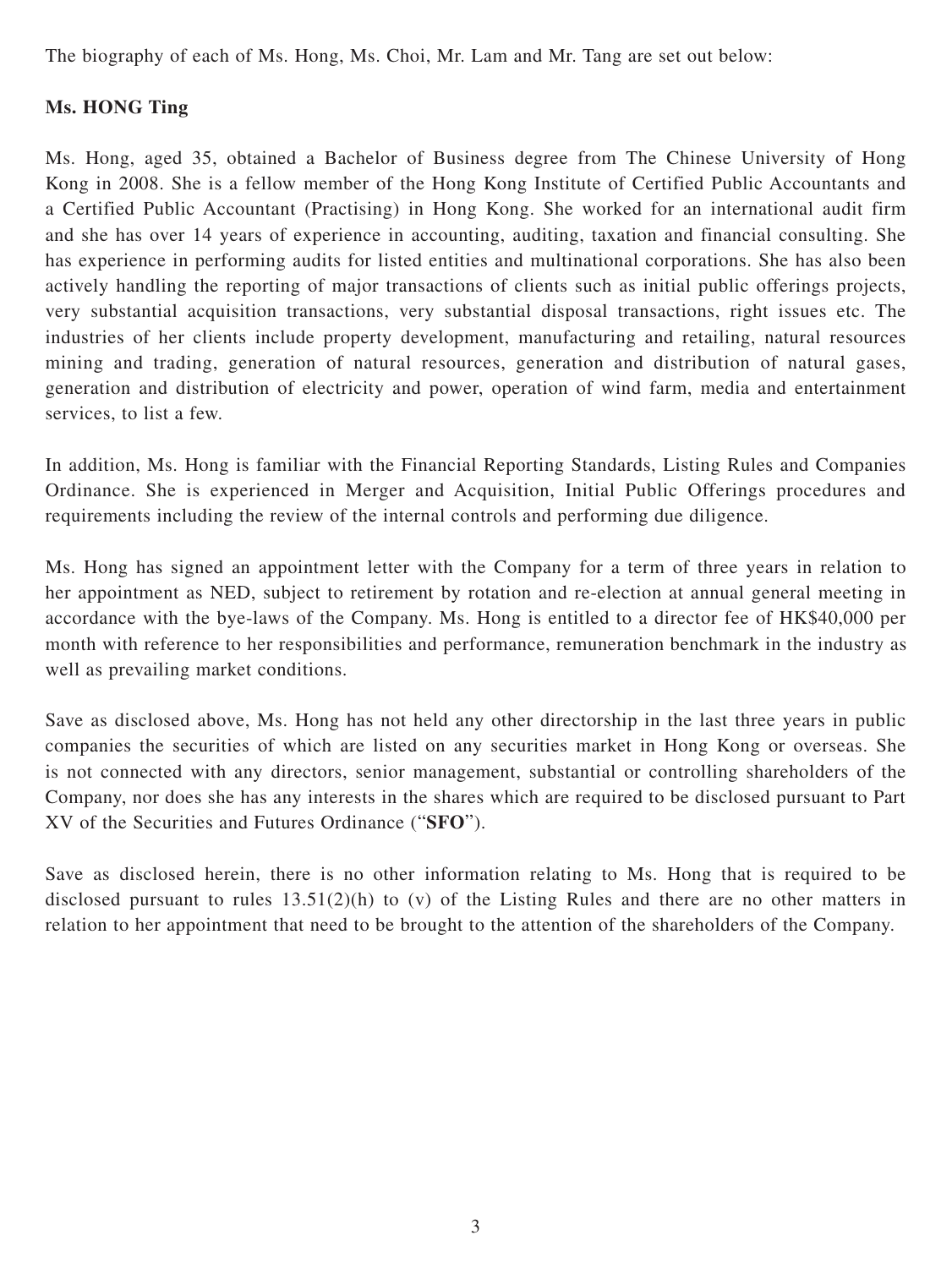### **Ms. CHOI Ka Ying**

Ms. Choi, aged 37, has over 16 years of experience in accounting, auditing and financial management and has worked for an international audit firm. She obtained a Bachelor of Business degree in Hong Kong in 2006. She is a fellow member of the Hong Kong Institute of Certified Public Accountants and a member of the Association of Chartered Certified Accountants. She is currently an independent non-executive director of State Energy Group International Holdings Limited, a company listed on the Stock Exchange (stock code: 918). Ms. Choi is also the chief financial officer and the company secretary of Sino Golf Holdings Limited, a company listed on the Stock Exchange (stock code: 361). Ms. Choi has signed an appointment letter with the Company for a term of three years in relation to her appointment as INED, subject to retirement by rotation and re-election at annual general meeting in accordance with the bye-laws of the Company. Ms. Choi is entitled to a director fee of HK\$15,000 per month with reference to her responsibilities and performance, remuneration benchmark in the industry as well as prevailing market conditions.

Save as disclosed above, Ms. Choi has not held any other directorship in the last three years in public companies the securities of which are listed on any securities market in Hong Kong or overseas. She is not connected with any directors, senior management, substantial or controlling shareholders of the Company, nor does she has any interests in the shares which are required to be disclosed pursuant to Part XV of the SFO.

Ms. Choi confirmed that she meets the independence criteria as set out in Rule 3.13 of the Listing Rules. Save as disclosed herein, there is no other information relating to Ms. Choi that is required to be disclosed pursuant to rules 13.51(2)(h) to (v) of the Listing Rules and there are no other matters in relation to her appointment that needs to be brought to the attention of the shareholders of the Company.

### **Mr. LAM Chi Wing**

Mr. Lam, aged 42, obtained a Bachelor of Business Administration degree in Accounting and Finance at the University of Hong Kong in 2003, a Master of Science degree in Knowledge Management at the Hong Kong Polytechnic University in 2006 and a Master of Business Administration degree at the Chinese University of Hong Kong in 2010. Mr. Lam joined Li & Fung Group in September 2003, where he served as the Group Chief Representative and General Manager, Southern China of Li & Fung Development (China) Limited prior to his departure in July 2015. Mr. Lam is a member of the Twelfth Guangdong Committee of the Chinese People's Political Consultative Conference\*(中國人民政治協商 會議第十二屆廣東省委員) and the Eleventh & Twelfth Zhongshan Committee of the Chinese People's Political Consultative Conference\*(中國人民政治協商會議第十一屆、十二屆中山市委員). Mr. Lam served as a part-time member of the Central Policy Unit of the HK Government from 2011 to 2012, and currently serves as an advisory committee of the Sustainable Agricultural Development Fund of the HK Government, and a committee member of the Appeal Panel (Housing) of the HK Government. Mr. Lam is currently the vice chairman of the Guangdong Society of Commercial Economy(廣東省商業經濟學會) and an Adjunct Professor at the School of Business of the Renmin University of China(中國人民大學商 學院).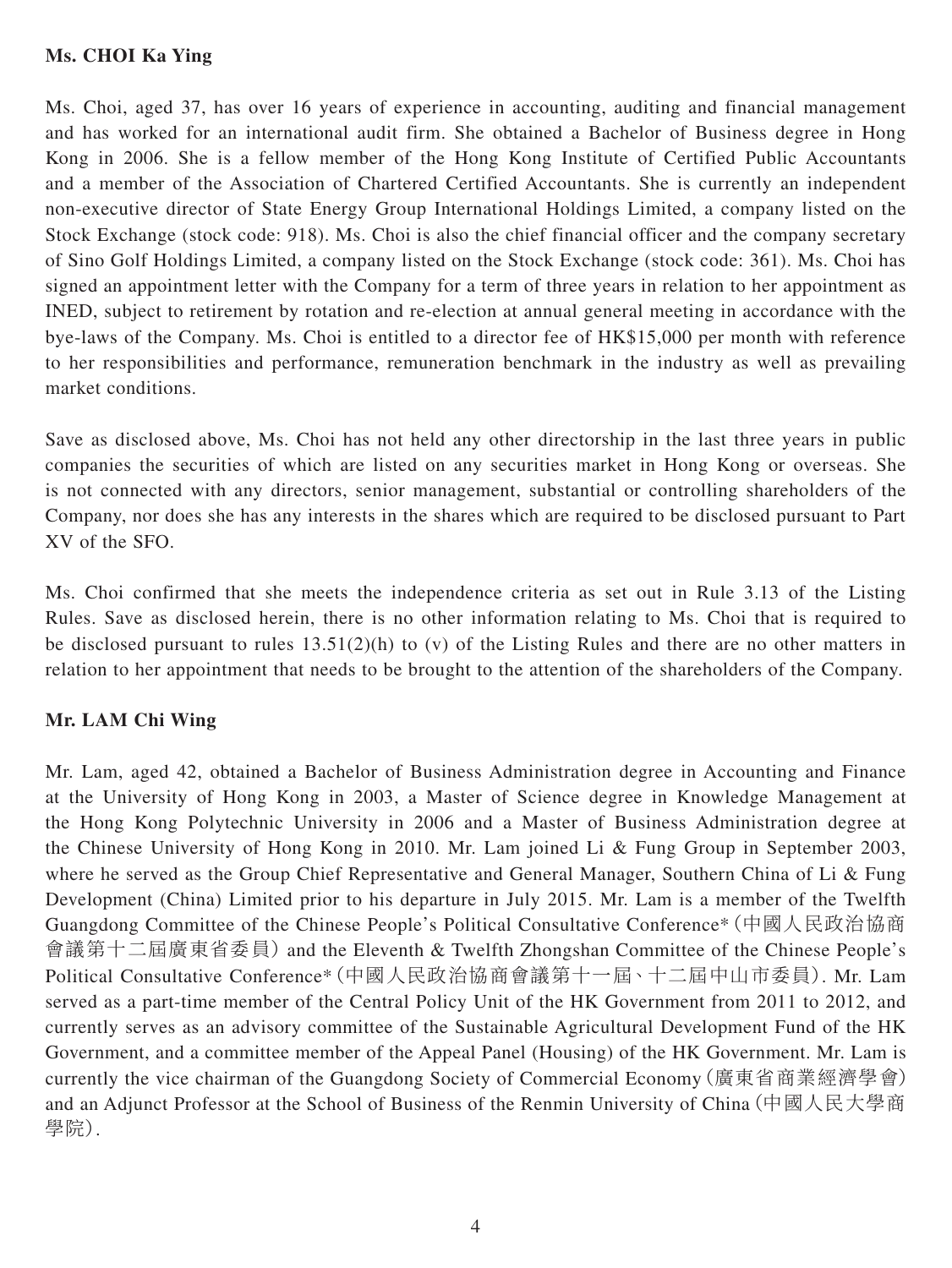From July 2020 to December 2020, Mr. Lam was an Executive Director of Bonjour Holdings Limited (stock code: 653) listed on the Main Board of the Hong Kong Stock Exchange. Mr. Lam is currently an independent non-executive director of Wai Hung Group Holdings Limited, a company listed on the Stock Exchange (stock code: 3321) and Aidigong Maternal & Child Health Limited, a company listed on the Stock Exchange (stock code: 0286).

Mr. Lam has signed an appointment letter with the Company for a term of three years in relation to his appointment as INED, subject to retirement by rotation and re-election at annual general meeting in accordance with the bye-laws of the Company. Mr. Lam is entitled to a director fee of HK\$15,000 per month with reference to his responsibilities and performance, remuneration benchmark in the industry as well as prevailing market conditions.

Save as disclosed above, Mr. Lam has not held any other directorship in the last three years in public companies the securities of which are listed on any securities market in Hong Kong or overseas. He is not connected with any directors, senior management, substantial or controlling shareholders of the Company, nor does he has any interests in the shares which are required to be disclosed pursuant to Part XV of the SFO.

Mr. Lam confirmed that he meets the independence criteria as set out in Rule 3.13 of the Listing Rules. Save as disclosed herein, there is no other information relating to Mr. Lam that is required to be disclosed pursuant to rules 13.51(2)(h) to (v) of the Listing Rules and there are no other matters in relation to his appointment that needs to be brought to the attention of the shareholders of the Company.

## **Mr. TANG Sher Kin, Kelvin**

Mr. Tang, aged 52, has about 27 years of experience in engineering industry and project management. Mr. Tang obtained a bachelor's degree of engineering in mechanical engineering from the Oxford Polytechnic (now known as the Oxford Brookes University) in the United Kingdom in July 1992 and a master's degree of arts in global business management from the City University of Hong Kong in November 2006.

Mr. Tang was admitted as a chartered engineer of the Engineering Council in December 2004, a registered professional engineer of Engineer Registration Board in April 2009, a BEAM professional of the Hong Kong Green Building Council in July 2010 and a registered energy assessor of the Electrical and Mechanical Services Department of the Government in August 2012. Mr. Tang is currently a fellow of The Hong Kong Institution of Engineers in five disciplines including (i) building services; (ii) control, automation and instrumentation; (iii) environmental; (iv) energy; and (v) mechanical. Mr. Tang has been a member of the Innovation and Technology Fund Research Projects Assessment Panel for two years with effect from 1 January 2021.

He is currently an independent non-executive director of Kwong Luen Engineering Holdings Limited, a company listed on the Stock Exchange (stock code: 1413).

Mr. Tang has signed an appointment letter with the Company for a term of three years in relation to his appointment as INED, subject to retirement by rotation and re-election at annual general meeting in accordance with the bye-laws of the Company. Mr. Tang is entitled to a director fee of HK\$15,000 per month with reference to his responsibilities and performance, remuneration benchmark in the industry as well as prevailing market conditions.